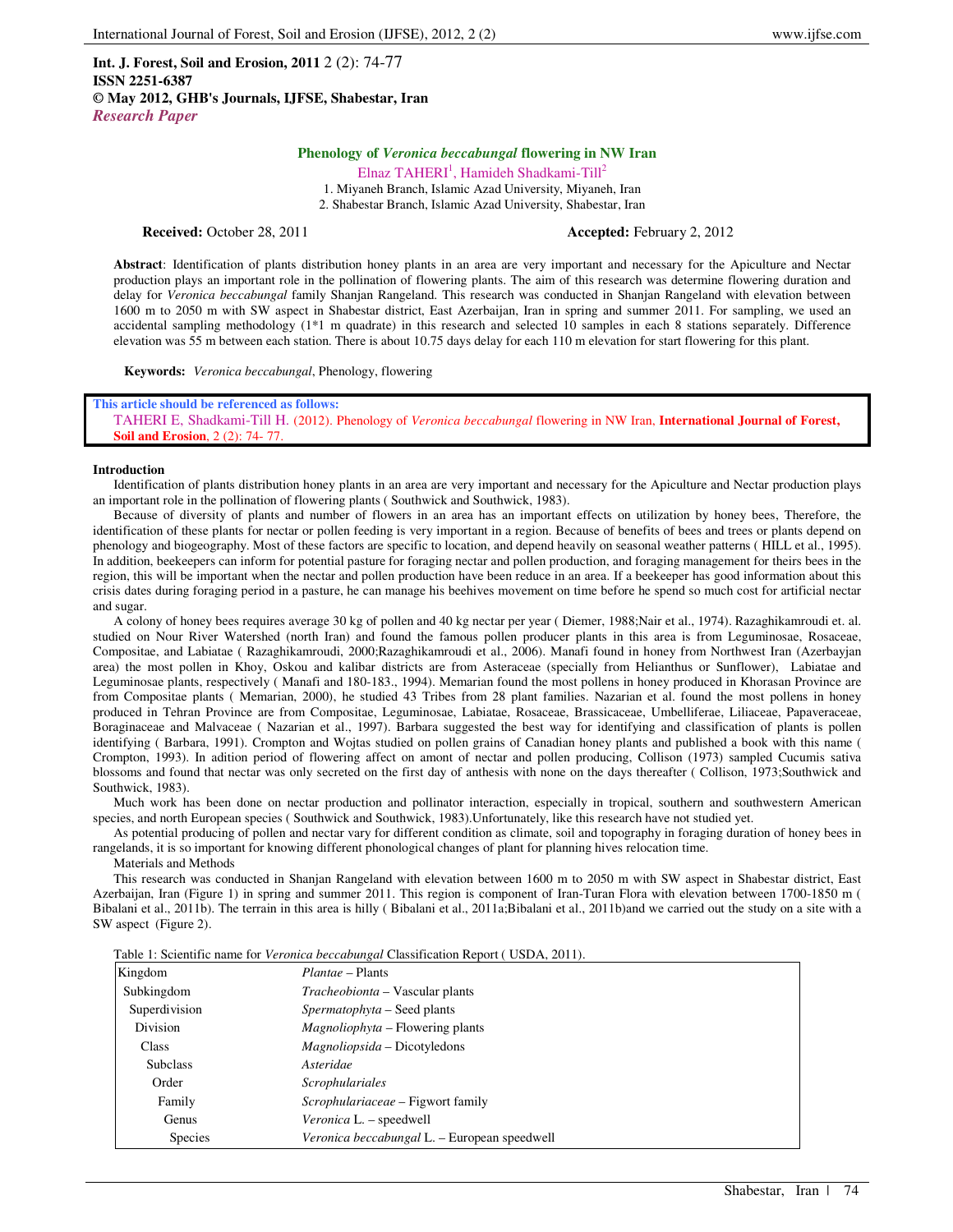For sampling, we used an accidental sampling methodology (1\*1 m quadrate) in this research and selected 10 samples in each 8 stations separately (Figure 3). Difference elevation was 55 m between each station.

Scrophulariaceae, the figwort family, is a family of flowering plants. The plants are annual or perennial herbs with flowers with bilateral (zygomorphic) or rarely radial (actinomorphic) symmetry. Members of the Scrophulariaceae have a cosmopolitan distribution ( Olmstead et al., 2001;Wikipedia, 2011a).

In the past it was treated as including about 275 genera and over 5,000 species, but its circumscription has been radically altered since numerous molecular phylogenies have shown the traditional broad circumscription to be grossly polyphyletic. Many genera have recently been transferred to other families within the Lamiales, notably Plantaginaceae and Orobanchaceae but also several new families ( Olmstead, 2003;Olmstead et al., 2001).

Veronica beccabunga or *Veronica beccabungal* (Brooklime, European speedwell) is a succulent herb belonging to the family Scrophulariaceae. It grows on the margins of brooks and ditches in Europe, North Africa and north and western Asia. It can be found on other continents as an introduced species. It has smooth spreading branches, blunt oblong leaves and small bright blue or pink flowers ( Wikipedia, 2011b).

We studied a species of Scrophulariaceae family such as *Veronica beccabungal* (Figure 4, Table 1).



Figure 1: Location of Studding area on map of Iran.



Figure 2: Studding area at Shanjan rangeland in Shabestar district, East Azerbaijan province, Iran.



Figure 3: Sampling design in 1\*1 m quadrate plot.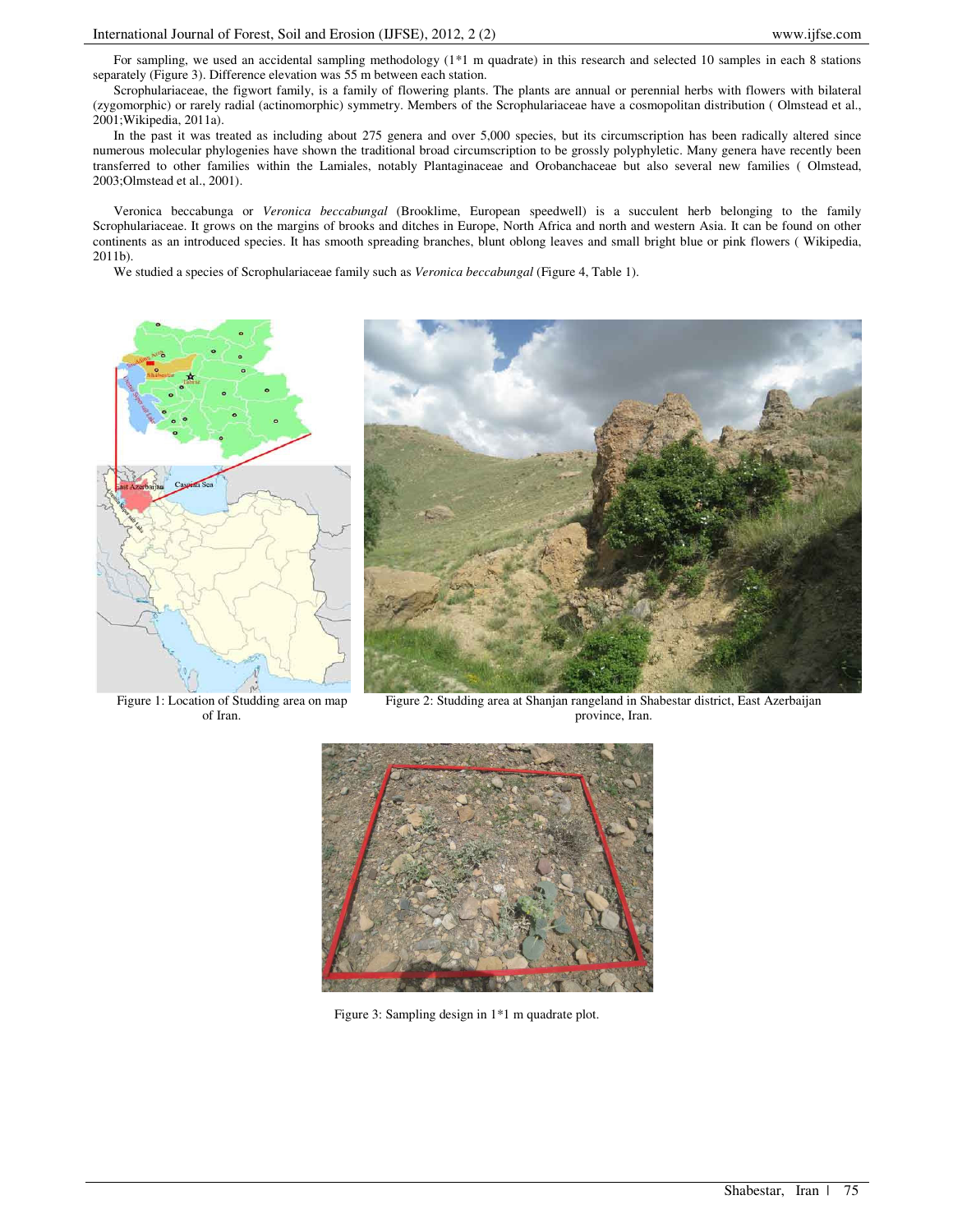

Figure 4. *Veronica beccabungal*.

### **RESULTS**

We studied 8 stations with 55 m deference between each of them. The lowest elevation for first station was 1600 m and the last was 2040 m. Flowering date was very close relation with deferent elevation for this plants. Flowering date was on April, 22, 2011 in first station with elevation equal 1600 m and it was on May 20, 2011 on last station with 2040 m elevation for this plant. It showed about 29 days delay for flowering of *Veronica beccabungal* with 440 m elevation deference. The other hand, there are about 10.75 days delay for each 110 m elevation deference for flowering start of this plant (Figure 5).



Figure 5: Flowering period (start and end of flowering) of Veronica beccabunga in research area

#### **Conclusions**

We studied flowering period as an important factor for pollination, nectar and pollen usage with honey bees. Much of the previous work on flower nectar has not taken into account the age of the blossoms as a factor in nectar production; yet several studies indicate that age is important ( Southwick and Southwick, 1983). Ewert (1936) reported that aged flowers in several lime species yielded twice the weight of nectar of young flowers (both protected from insect pollination) ( Ewert, 1936;Southwick and Southwick, 1983). But Besides age of flowers, it is so important to know period of flowering duration for each plant in an area. As results of this research (Figure 5), Veronica beccabunga had flowering period about 43 days.

# **Acknowledgement**